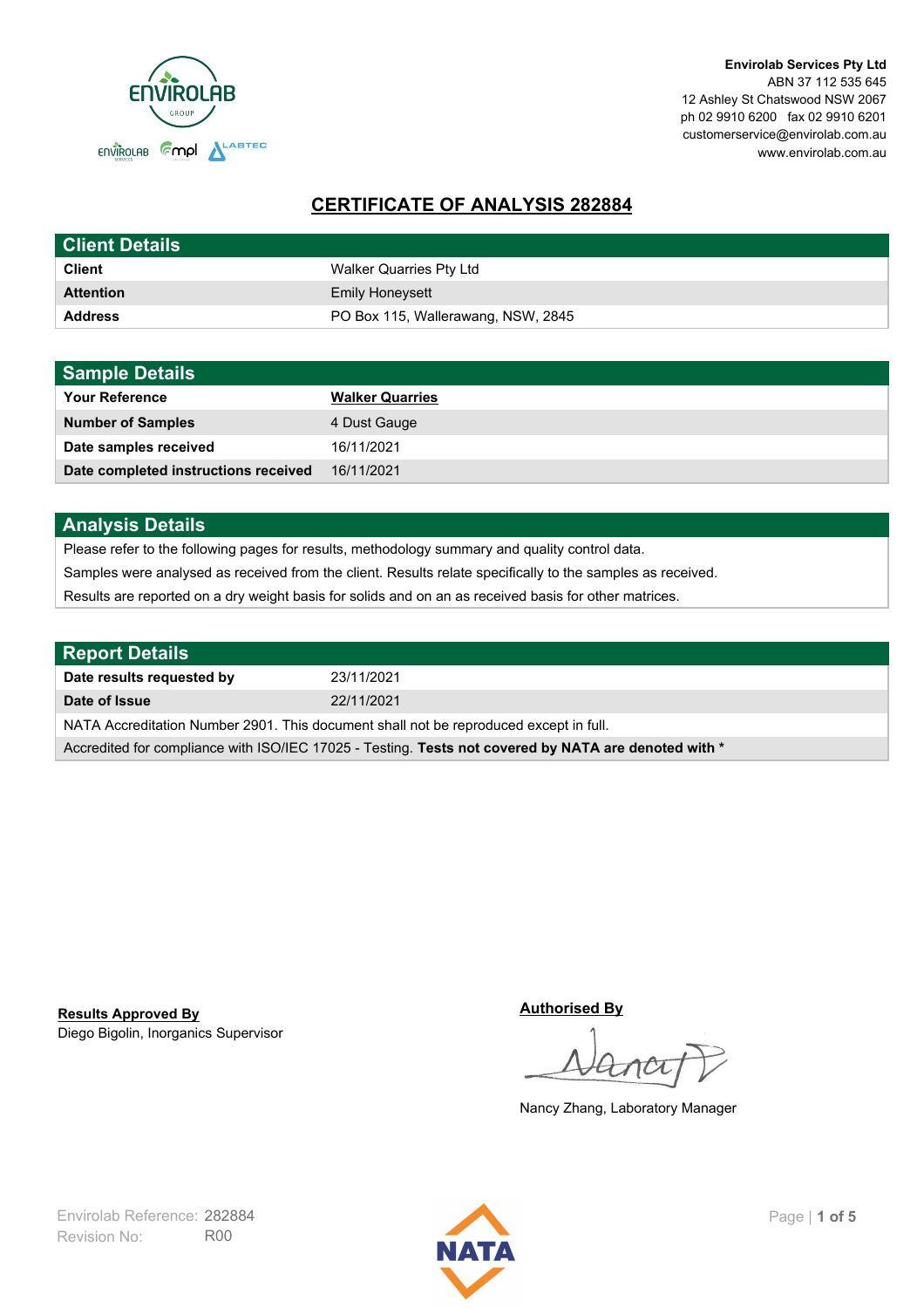| Dust Deposition AS 3580.10.1 |                          |                           |                           |                           |                           |
|------------------------------|--------------------------|---------------------------|---------------------------|---------------------------|---------------------------|
| <b>Our Reference</b>         |                          | 282884-1                  | 282884-2                  | 282884-3                  | 282884-4                  |
| <b>Your Reference</b>        | <b>UNITS</b>             | DG <sub>1</sub>           | DG <sub>2</sub>           | DG <sub>3</sub>           | DG4                       |
| Date Sampled                 |                          | 13/10/2021-<br>15/11/2021 | 13/10/2021-<br>15/11/2021 | 13/10/2021-<br>15/11/2021 | 13/10/2021-<br>15/11/2021 |
| Type of sample               |                          | <b>Dust Gauge</b>         | <b>Dust Gauge</b>         | <b>Dust Gauge</b>         | Dust Gauge                |
| Date prepared                | $\overline{\phantom{a}}$ | 17/11/2021                | 17/11/2021                | 17/11/2021                | 17/11/2021                |
| Date analysed                | $\overline{\phantom{a}}$ | 17/11/2021                | 17/11/2021                | 17/11/2021                | 17/11/2021                |
| Dust - No. of Days Collected | $\overline{\phantom{a}}$ | 34                        | 34                        | 34                        | 34                        |
| Insoluble Solids             | g/m <sup>2</sup> /month  | 1.1                       | 0.3                       | 2.1                       | 0.5                       |
| Combustible Matter           | $q/m2$ /month            | 0.2                       | < 0.1                     | 0.2                       | < 0.1                     |
| Ash                          | g/m <sup>2</sup> /month  | 0.8                       | 0.2                       | 2.0                       | 0.5                       |
| Soluble Matter               | g/m <sup>2</sup> /month  | 3.9                       | 4.1                       | 4.3                       | 4.1                       |
| <b>Total Solids</b>          | g/m <sup>2</sup> /month  | 5.0                       | 4.4                       | 6.4                       | 4.6                       |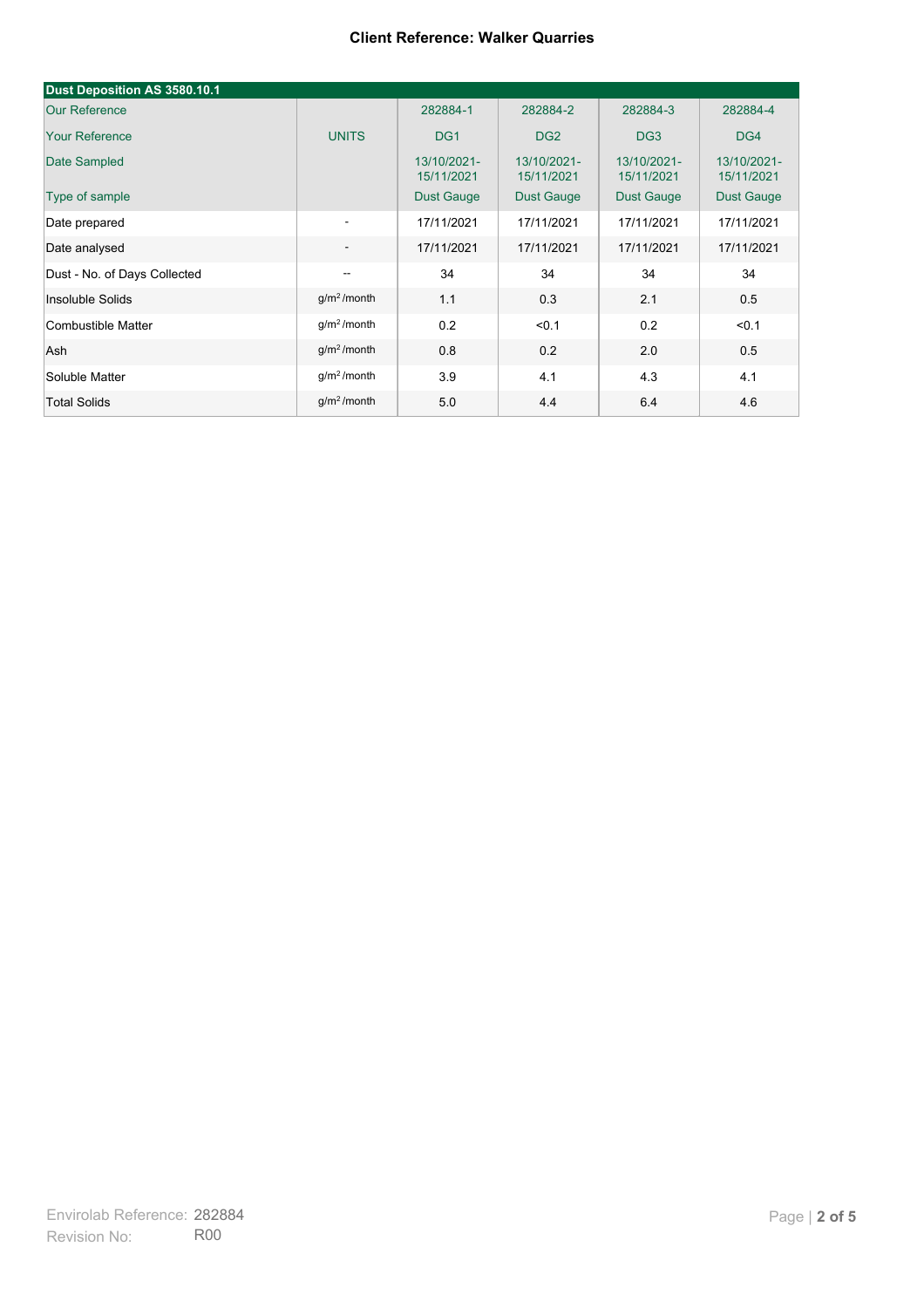| <b>Method ID</b> | <b>Methodology Summary</b>                               |
|------------------|----------------------------------------------------------|
| AS 3580.10.1     | Analysis of dust gauges by AS 3580.10.1 (analysis only). |

F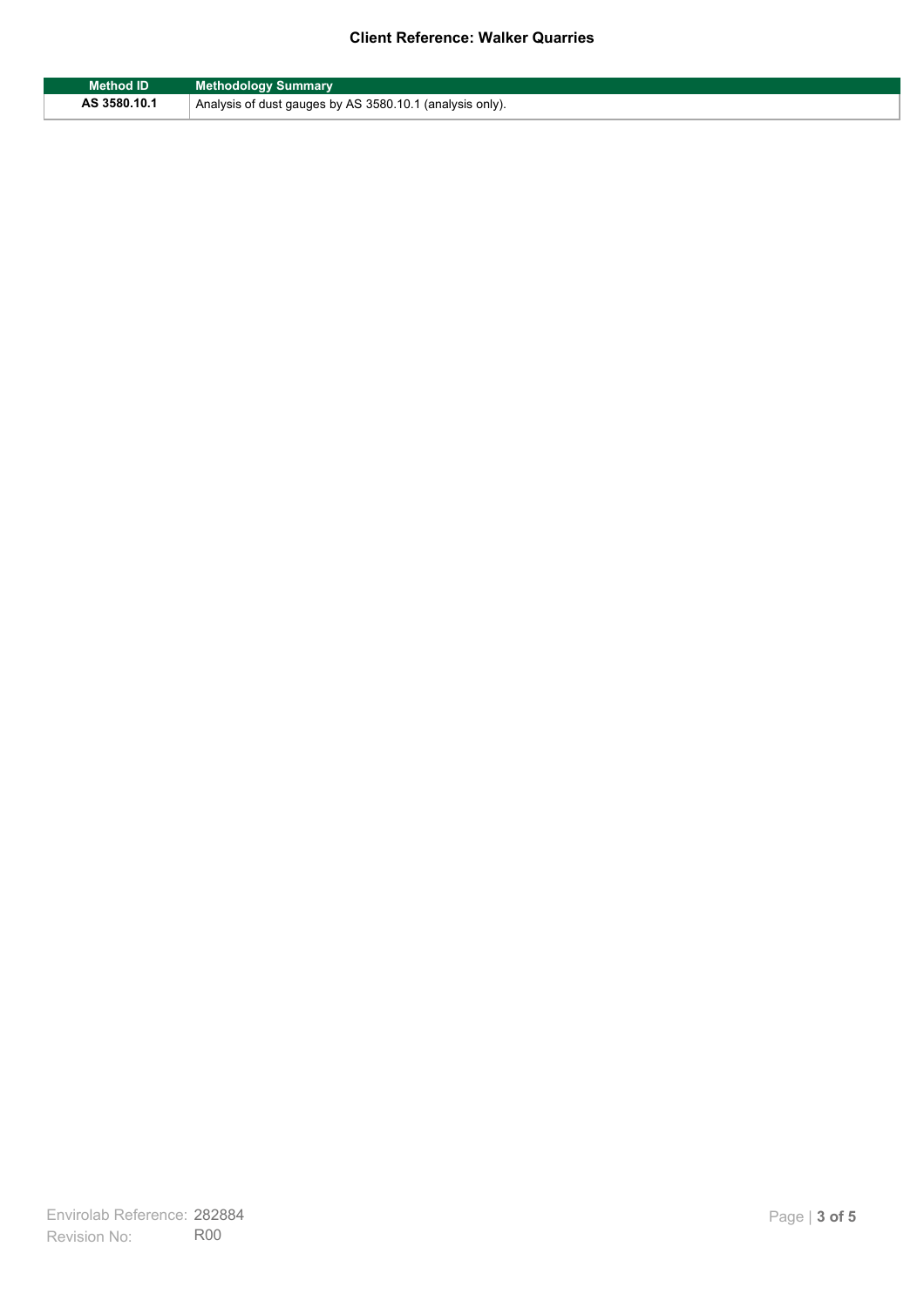| <b>Result Definitions</b> |                                           |
|---------------------------|-------------------------------------------|
| <b>NT</b>                 | Not tested                                |
| <b>NA</b>                 | Test not required                         |
| <b>INS</b>                | Insufficient sample for this test         |
| <b>PQL</b>                | <b>Practical Quantitation Limit</b>       |
| $\prec$                   | Less than                                 |
| $\geq$                    | Greater than                              |
| <b>RPD</b>                | <b>Relative Percent Difference</b>        |
| <b>LCS</b>                | Laboratory Control Sample                 |
| <b>NS</b>                 | Not specified                             |
| <b>NEPM</b>               | National Environmental Protection Measure |
| <b>NR</b>                 | Not Reported                              |